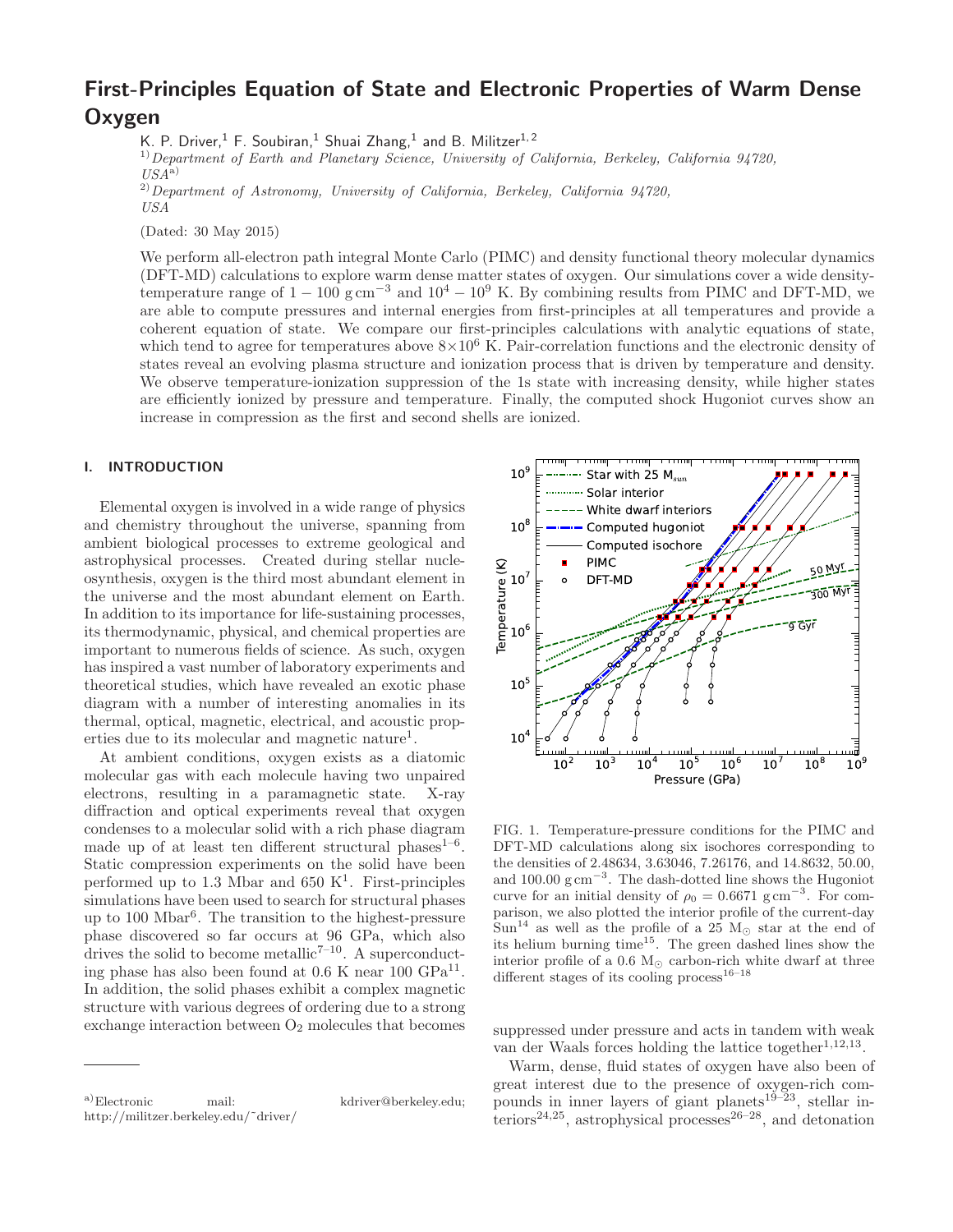products<sup>29</sup>. Oxygen is produced via helium burning<sup>30</sup> in the late stages of Sun-like star's life as well as in more massive stars. The larger weight of oxygen relative to hydrogen and helium drives its settlement towards the deepest regions of a star. An accurate equation of state (EOS) is needed to properly describe the behavior of the core of the star as well as the timing of the different nuclear processes that are highly sensitive to tempera $ture^{30,31}$ . Eventually, intermediate mass stars evolve into white dwarfs, which have most of their hydrogen and helium depleted, leaving a remnant composed mostly of carbon and oxygen. The core density of a white dwarf<sup>16</sup> is likely higher than  $10^5$  g/cm<sup>3</sup>. The cooling process of the white dwarf is very similar from one white dwarf to another and the luminosity is used for cosmological chronology32,33. However, the accuracy of chronology measurements depends on a proper description of the thermodynamic behavior of both carbon and oxygen<sup>34</sup>. Moreover, as the third most abundant element in the solar system<sup>35</sup>, oxygen has a significant presence in planet interiors and can exist in a partially ionized state in giant planets. Therefore, the electronic and thermodynamic behavior of oxygen at high pressures and temperatures is important for obtaining the correct fluid and magnetic behavior in planetary, stellar, and stellar remnant models<sup>36</sup>.

Shock-compressed fluid states of oxygen have been measured under dynamic compression up to 1.9 Mbar (four-fold compression) and 7000 K, which revealed a metallic transition in the molecular fluid at 1.2 Mbar and  $4500 \text{ K}^{37}$ . Density functional theory molecular dynamics (DFT-MD) simulations suggest that disorder in the fluid lowers the metallization pressure to as low as 30 GPa with molecular dissociation above 80 GPa<sup>38</sup>. Measurements of Hugoniots have reached 140 GPa<sup>39-41</sup> and indicate that oxygen molecules become dissociated in a pressure range of 80-120 GPa at temperatures over several thousand Kelvin. Using classical pair-potential simula $tions^{42-44}$ , some general agreement is found with the measured Hugoniots, however, a fully quantum-mechanical treatment is needed to accurately simulate the electronic and structural behavior of the fluid.

Historically, a lack of development in first-principles methodology for the warm dense matter regime has largely prevented highly accurate theoretical exploration of fluid oxygen at extreme conditions, and, hence, further improvements in EOS and Hugoniot curves. DFT-MD has been used to explore the structural and electronic behavior of the fluid state  $38,45$  up to temperatures of  $16\times10^3$  K and densities up to 4.5 g cm<sup>-3</sup>. Massacrier *et* al.<sup>46</sup> investigated the properties of oxygen for a densitytemperature range of  $10^{-3} - 10^4$  g cm<sup>-3</sup> and  $10^5 - 10^6$  K, using an average ion model. They showed, for instance, that the complete pressure-ionization of fluid oxygen cannot be expected until the system reaches a density of  $1000~{\rm g\,cm}^{-3}$ .

In order to address the challenges of first-principles simulations for warm dense matter, we have been developing the path integral Monte Carlo (PIMC) methodology in recent years for the study of heavy elements in warm, dense states $47-50$ . Here, we apply our PIMC methodology along with DFT-MD to extend the first principles exploration of warm dense fluid oxygen to a much wider density-temperature range  $(1-100 \text{ g cm}^{-3})$ and  $10^4$ – $10^9$  K) than has been previously explored by DFT-MD alone.

In Section II, we cover details of the PIMC and DFT-MD methodology specific to our oxygen simulations. In Section III, we discuss the EOS constructed from PIMC and DFT-MD and show that both methods agree for at least one of temperature in the range of  $2.5 \times 10^5$ – $1 \times 10^6$ K. In section IV, we characterize the structure of the plasma and the ionization process by examining paircorrelation functions of electrons and nuclei as a function of temperature and density. In section V, we discuss the electronic density of states as a function of density and temperature to provide further insight into the ionization process. In section VI, we discuss predictions for the shock Hugoniot curves. Finally, in section VII, we summarize and conclude our results.

## II. SIMULATION METHODS

PIMC47,51 is currently the state-of-the-art firstprinciples method for simulating materials at temperatures in which properties are dominated by excited states. It is the only method able to accurately treat all the effects of bonding, ionization, exchange-correlation, and quantum degeneracy that simultaneously occur in the warm dense matter regime<sup>52</sup>. PIMC is based on thermal density matrix formalism, which is efficiently computed with Feynman's imaginary time path integrals. The density matrix is the natural operator to use for computing high-temperature observables because it explicitly includes temperature in a many-body formalism.

The PIMC method stochastically solves the full, finitetemperature quantum many-body problem by treating electrons and nuclei equally as quantum paths that evolve in imaginary time without invoking the Born-Oppenheimer approximation. For our PIMC simulations, the Coulomb interaction is incorporated via pair density matrices derived from the eigenstates of the two-body Coulomb problem $51,53$  appropriate for oxygen. Furthermore, in contrast to DFT-MD as described below, the efficiency of PIMC increases with temperature as particles behave more classical-like and fewer time slices are needed to describe quantum mechanical many-body correlations, scaling inversely with temperature.

PIMC uses a minimal number of controlled approximations, which become vanishingly small with increased temperature and by using appropriate convergence of the time-step and system size. The only uncontrolled approximation is the employment of a fixed nodal surface to avoid the fermion sign problem<sup>54</sup>. Current state-ofthe art PIMC calculations employ a free-particle nodal structure, which would perfectly describe a fully ionized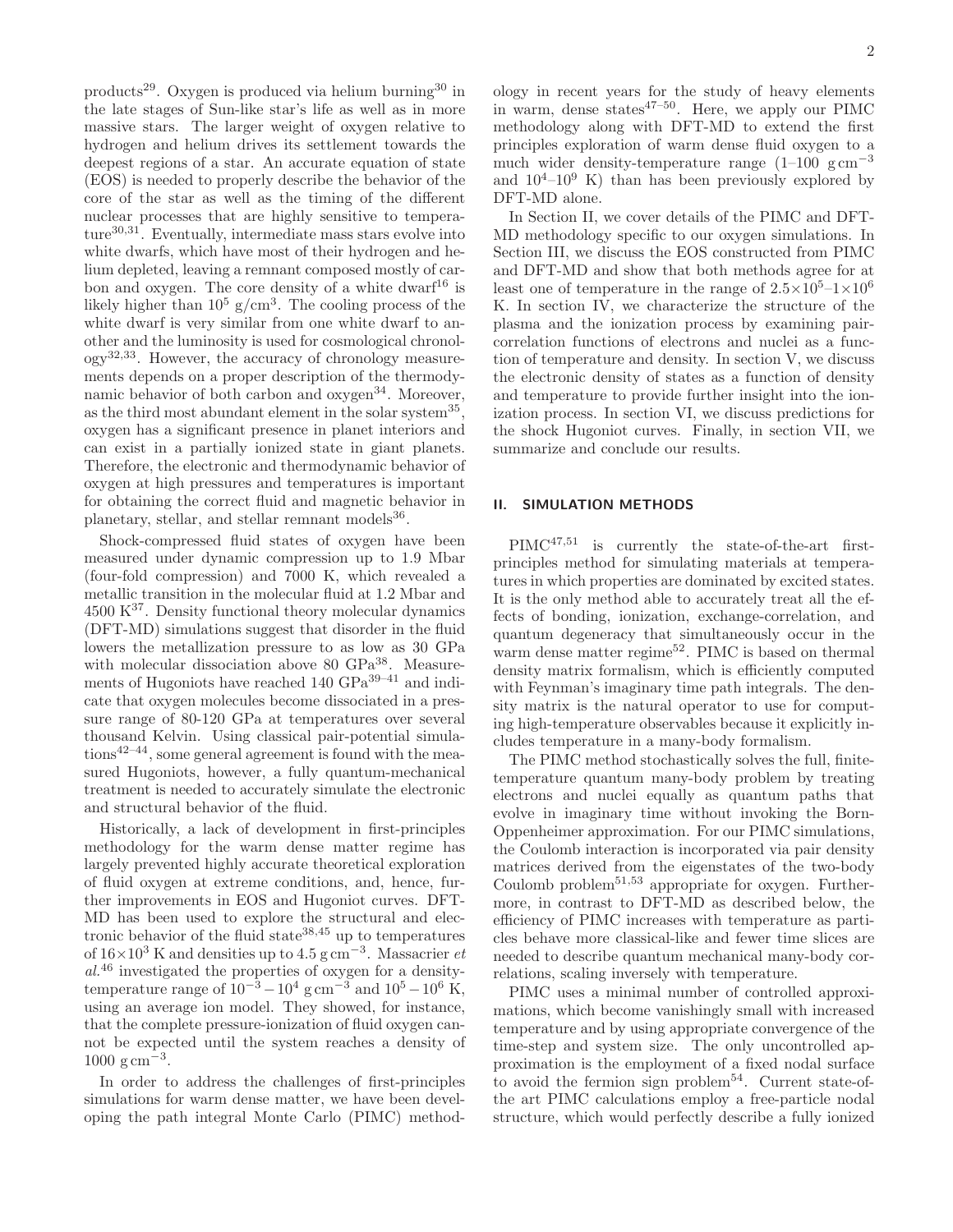system. However, we have shown PIMC employing freeparticle nodes even produces reliable results at surprising low temperatures in partially ionized hydrogen<sup>55</sup>, car $bon<sup>48</sup>$ , water<sup>48</sup>, and neon<sup>50</sup>. As a general rule, we find free-particle nodes are sufficient for systems comprised of partially-ionized 2s states<sup>48</sup>.

A sufficiently small PIMC time step is determined by converging total energy as a function of time step until the energy changes by less than 1.0%. We use a time step of  $1/256$  Ha<sup>-1</sup> for temperatures below  $4\times10^6$  K and, for higher temperatures, the time step decreases as  $1/T$ while keeping at least five time slices in the path integral. In order to minimize finite size errors, the total energy is converged to better than 0.4% when comparing 8- and 24 atom simple cubic simulation cells. A typical calculation uses a bisection level<sup>51</sup> of 5 and achieves a statistical error in the energy and pressure that is less than 0.1%.

For lower temperatures (T <  $1 \times 10^6$  K), DFT-MD<sup>56</sup> is the most efficient state-of-the-art first-principles method. DFT formalism provides an exact mapping of the many body problem onto a single particle problem, but, in practice, employs an approximate exchange-correlation potential to describe many body electron physics. In the WDM regime, where temperatures are at or above the Fermi temperature, the exchange-correlation functional is not explicitly designed to accurately describe the electronic physics<sup>57</sup>. However, in previous PIMC and DFT-MD work on helium<sup>47</sup> carbon<sup>48</sup>, and water<sup>48</sup>, and neon<sup>50</sup>, DFT functionals are shown to be accurate even at high temperatures.

DFT incorporates effects of finite electronic temperature into calculations by using a Fermi-Dirac function to allow for thermal occupation of single-particle electronic states<sup>58</sup>. As temperature grows large, an increasing number of bands are required to account for the increasing occupation of excited states in the continuum, which typically causes the efficiency of the algorithm to become intractable at temperatures beyond  $1\times10^6$  K. Orbital-free density functional methods aim to overcome such thermal band efficiency limitations, but several challenges remain to be solved<sup>59</sup>. In addition, pseudopotentials, which replace the core electrons in each atom and improve efficiency, may break down at temperatures where core electrons undergo excitations.

Depending on the density, we employ two different sets of DFT-MD simulations for our study of oxygen. At densities below 15 g  $cm^{-3}$ , the simulations were performed with the Vienna Ab initio Simulation Package  $(VASP)^{60}$  using the projector augmented-wave  $(PAW)$ method $^{61}$ . The VASP DFT-MD uses a NVT ensemble regulated with a Nosé-Hoover thermostat. Exchangecorrelation effects are described using the Perdew-Burke-Ernzerhof<sup>62</sup> generalized gradient approximation. Electronic wave functions are expanded in a plane-wave basis with a energy cut-off of at least  $1000 \text{ eV}$  in order to converge total energy. Size convergence tests up to a 24-atom simulation cell at temperatures of 10,000 K and above indicate that total energies are converged to better than



FIG. 2. Comparison of excess pressure relative to the ideal Fermi gas plotted as a function of temperature for oxygen.

0.1% in a 24-atom simple cubic cell. We find, at temperatures above 250,000 K, 8-atom supercell results are sufficient since the kinetic energy far outweighs the interaction energy at such high temperatures. The number of bands in each calculation is selected such that thermal occupation is converged to better than 10<sup>−</sup><sup>4</sup> , which requires up to 8,000 bands in a 24-atom cell at  $1\times10^6$  K. All simulations are performed at the Γ-point of the Brillouin zone, which is sufficient for high temperature fluids, converging total energy to better than 0.01% relative to a comparison with a grid of k-points.

For densities above  $15 \text{ g cm}^{-3}$ , we had to construct a new pseudopotential in order to prevent the overlap of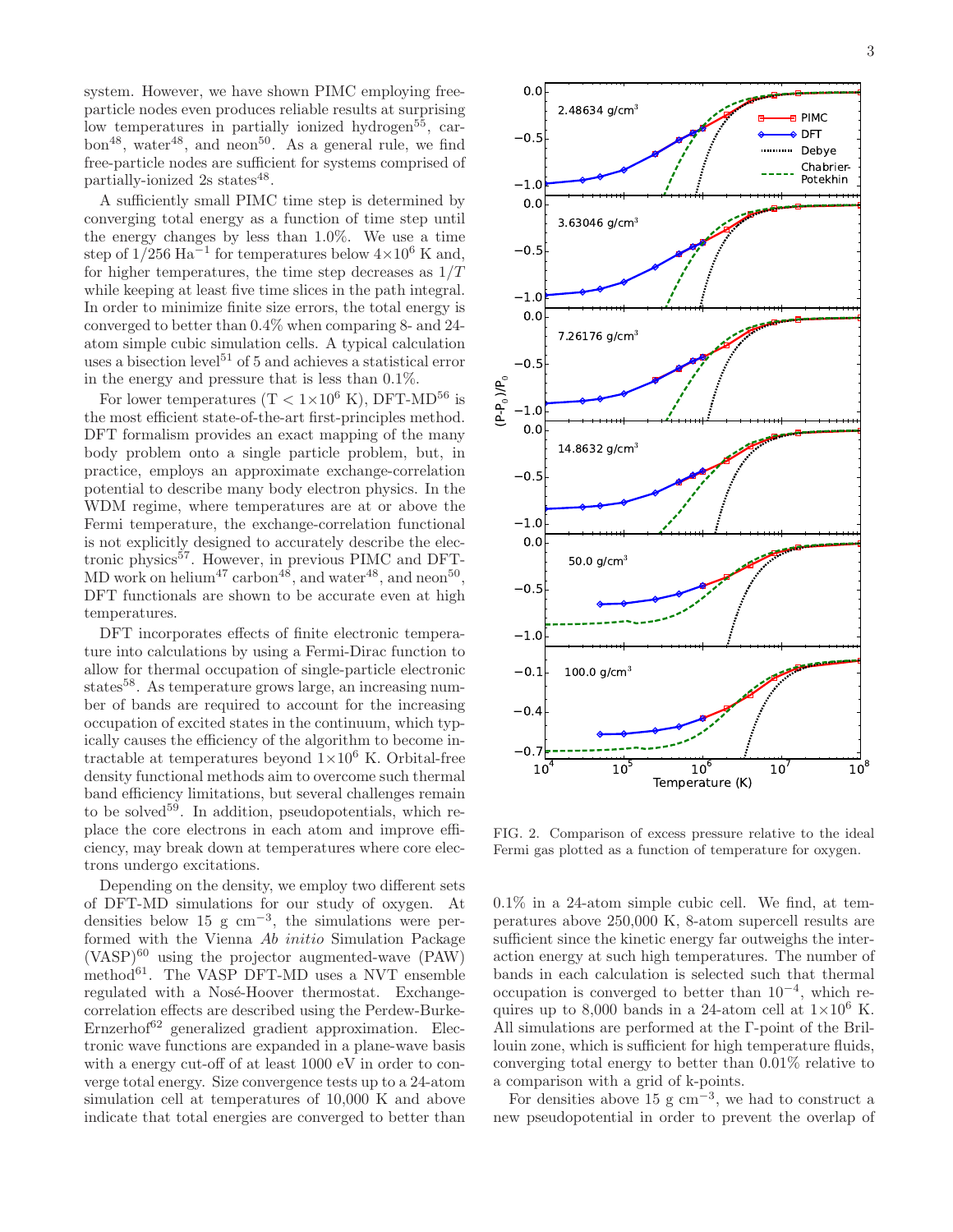

FIG. 3. Comparison of excess internal energies relative to the ideal Fermi gas plotted as a function of temperature for oxygen.

the PAW-spheres. We therefore used the ABINIT pack $age^{63}$  for which it is possible to build a specific PAWpseudopotential using the AtomPAW plugin<sup>64</sup>. We built a hard all-electron PAW pseudopotential with a cut-off radius of 0.4 Bohr. We checked the accuracy of the pseudopotential by reproducing the results provided by the ELK software in the linearized augmented plane wave  $(LAPW)$  framework<sup>65</sup>. With this pseudopotential we performed DFT-MD with ABINIT for a 24-atom cell up to 100 g cm<sup>-3</sup> and  $1\times10^6$  K. The hardness of the pseudopotential required an plane-wave energy cut-off of at

least 6800 eV.

#### III. EQUATION OF STATE RESULTS

In this section, we report our EOS results for six densities of 2.48634, 3.63046, 7.26176, and 14.8632, 50.00, and 100.00 g cm<sup>-3</sup> and for a temperature range of  $10^4 - 10^9$ K. The six isochores are shown in Figure 1 and are discussed in more detail in section VI. These conditions are relevant for the modeling of stars and white dwarfs as can be seen in Figure 1.

Figure 2 compares pressures obtained for oxygen from PIMC, DFT-MD, and from analytic Chabrier-Potekhin<sup>66</sup> and Debye-Hückel<sup>67</sup> models. Pressures,  $P$ , are plotted relative to a fully ionized Fermi gas of electrons and ions with pressure,  $P_0$ , in order to compare only the excess pressure contributions that result from particle interactions. In general PIMC and DFT-MD pressures differ by at most 2%, and often much less for at least one temperature in the range of  $2.5 \times 10^5 - 1 \times 10^6$  K. PIMC converges to the weakly interacting plasma limit along with the Chabrier-Potekhin and Debye-Hückel models.

Figure 3 compares internal energies, E, plotted relative to the internal energy of a fully ionized Fermi gas,  $E_0$ . PIMC and DFT-MD results for excess internal energy differ by at most 2%, and much less in most cases for at least one temperature in the range of  $2.5 \times 10^5 - 1 \times 10^6$ K. PIMC extends the energies to the weakly interacting plasma limit at high temperatures, in agreement with the Potekhin and Debye-Hückel models<sup>67</sup>.

Together, Figs. 2 and 3 show that the DFT-MD and PIMC methods form a coherent equation of state over all temperatures ranging from the regime of warm dense matter to the weakly interacting plasma limit. The agreement between PIMC and DFT-MD indicates that DFT exchange-correlation potential remains valid even at high temperatures and that the PIMC free-particle nodal approximation is valid for a sufficient ionization fraction of the 2s state. The analytic Chabrier-Potekhin and Debye-Hückel models agree with PIMC to temperatures as low as  $8\times10^6$  K. The Debye-Hückel model appears to have better agreement with PIMC at low densities, while the Chabrier-Potekhin model agrees better with PIMC at high densities. Neither analytic model includes bound states and, therefore, cannot describe low temperature conditions.

Table I provides the densities, temperatures, pressures, and energies used to construct our equation of state. The VASP DFT-MD energies have been shifted by 74.9392 Ha/atom in order to bring the PAW-PBE pseudpotential energy in alignment with all-electron energies that we report with PIMC computations. The shift was calculated by performing an all electron atomic calculation with the OPIUM code<sup>68</sup> and a corresponding isolatedatom calculation in VASP.

Comparison of the PIMC and DFT-MD pressures and internal energies in Table I indicates that there is roughly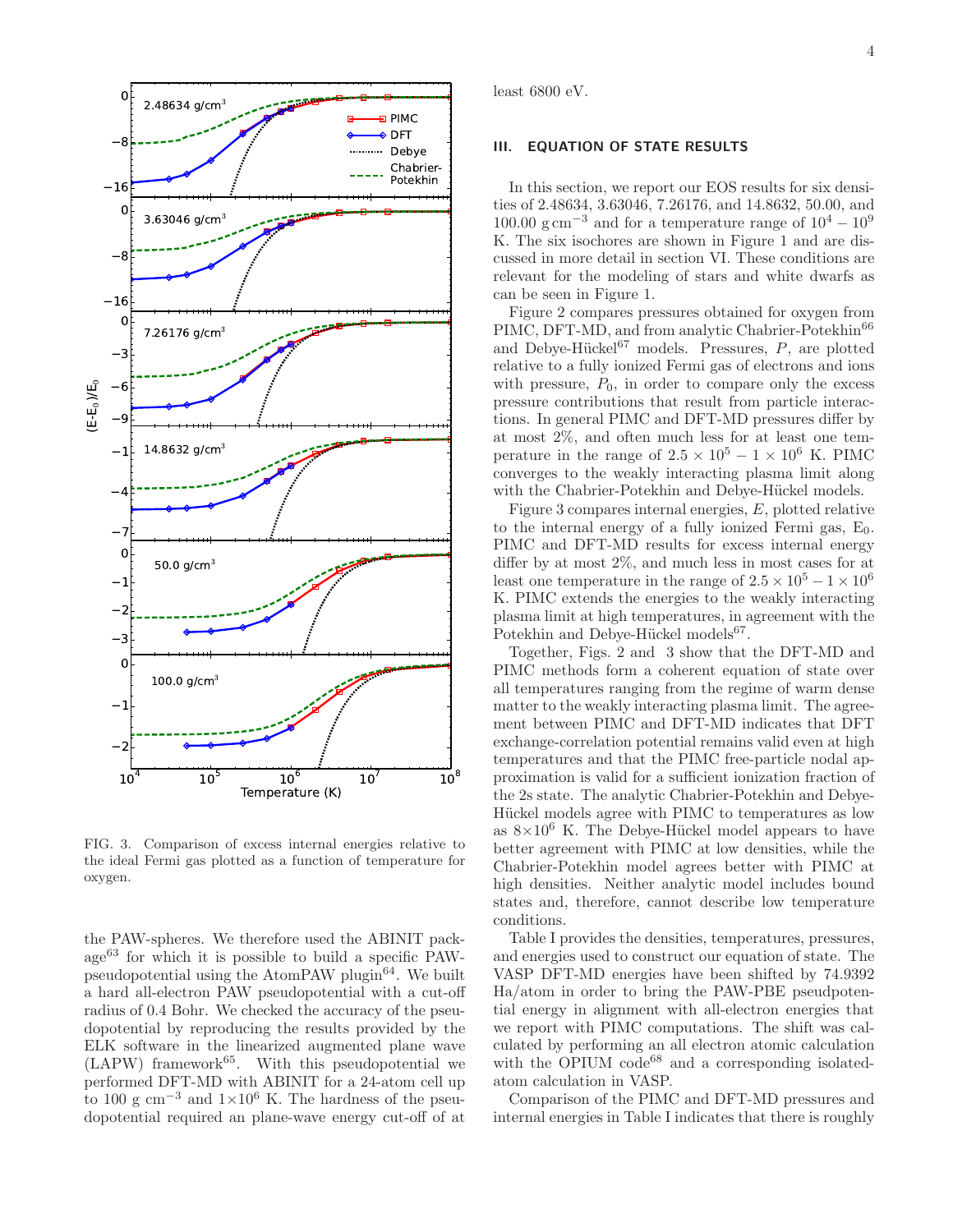

FIG. 4. Nuclear pair-correlation functions for oxygen from PIMC over a wide range of temperatures and densities.

a 2% discrepancy in their predicted values at temperatures of  $1 \times 10^6$  K. Potential sources of this discrepancy include: (1) the use of free particle nodes in PIMC; (2) the exchange-correlation functional in DFT; and (3) the use of a pseudopotential in DFT. While it is difficult to determine the size of the nodal and exchange-correlation errors, comparison of our VASP calculations with allelectron, PAW ABINIT calculations at  $1 \times 10^6$  K indicates that roughly one third of the discrepancy is due to the use of frozen 1s core in the VASP DFT-MD pseudopotential, which leaves out effects of core excitations.



FIG. 5. Comparison of PIMC and DFT nuclear paircorrelation functions for oxygen at a temperature of  $1\times10^6$ K and a density of  $14.8632 \text{ g cm}^{-3}$ .

## IV. PAIR-CORRELATION FUNCTIONS

In this section, we study pair-correlation functions<sup>69</sup> in order to understand the evolution of the fluid structure and ionization in oxygen plasmas as a function of temperature and density.

Figure 4 shows the nuclear pair-correlation functions,  $g(r)$ , computed with PIMC over a temperature range of  $2\times10^6 - 1.034\times10^{12}$  K and a density range of 2.486–100.0 g cm<sup>−</sup><sup>3</sup> . Atoms are kept farthest apart at low temperatures due to a combination of Pauli exclusion among bound electrons and Coulomb repulsion. As temperature increases, kinetic energy of the nuclei increases, making it more likely to find atoms at close range, and, in addition, the atoms become increasingly ionized, which gradually minimizes the effects of Pauli repulsion. As density increases, the likelihood of finding two nuclei at close range is significantly increased. For the highest density and lowest temperature, the peak in the pair-correlation function reaches a value of 1.2, indicating a moderately structured fluid.

Figure 5 compares the nuclear pair-correlation functions of PIMC and DFT at a temperature of  $1\times10^6$  K in an 8-atom cell at a density of  $14.8632$  g cm<sup>-3</sup>. The overlapping  $g(r)$  curves verify that PIMC and DFT predict consistent structural properties.

Figure 6 shows the integral of the pair correlation functions,  $N(r)$ , which represents the average number of electrons within a sphere of radius r around a given nucleus. At the lowest temperature,  $1\times10^6$  K, we find that the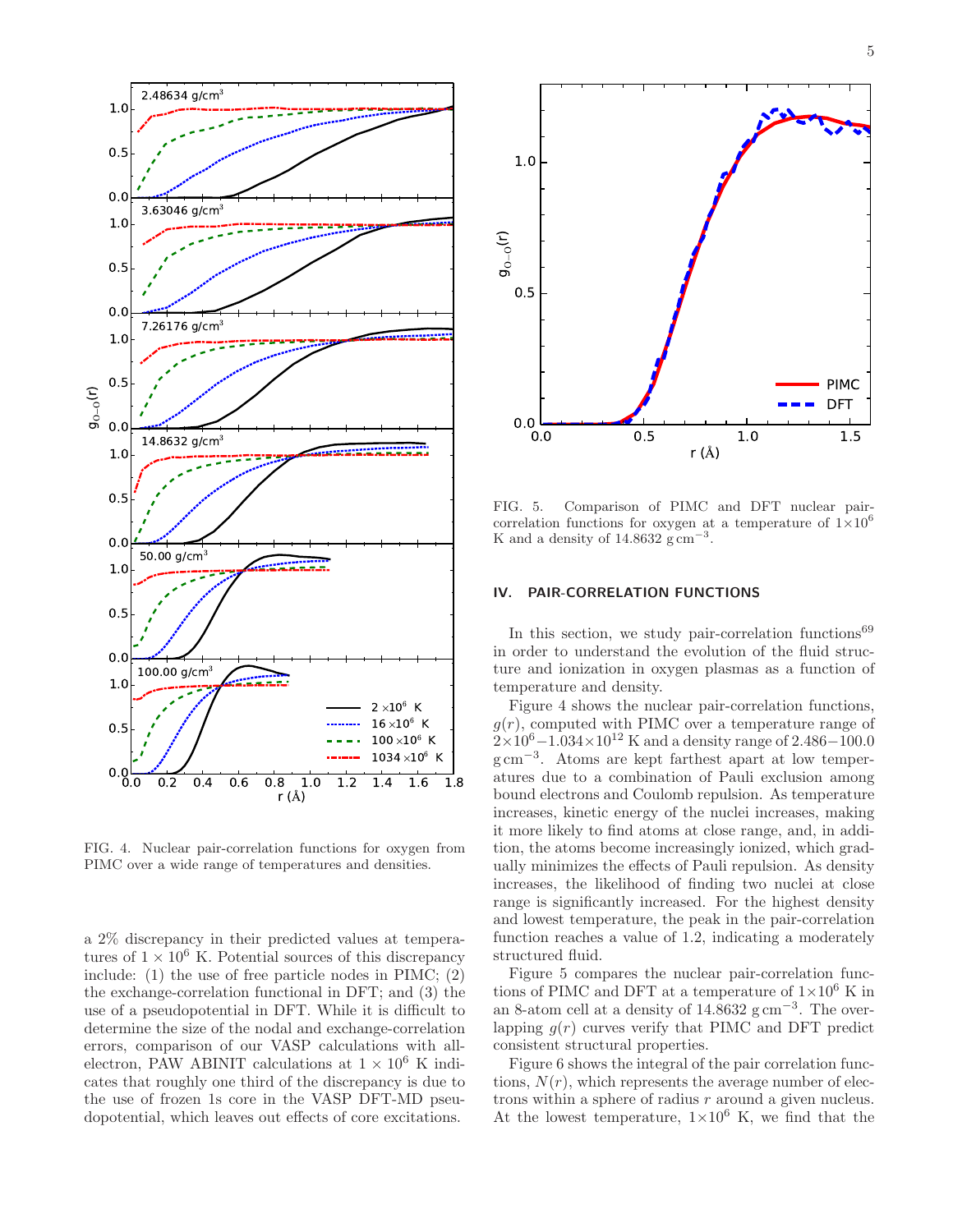

FIG. 6. Number of electrons contained in a sphere of radius,  $r$ , around an oxygen nucleus. PIMC data at four temperatures is compared with the analytic 1s core state.

1s core state is always fully occupied, as it agrees closely with the result of an isolated 1s state. As temperature increases, the atoms are gradually ionized and electrons become unbound, causing  $N(r)$  to decrease. As density increases, an increasingly higher temperature is required to fully ionize the atoms, indicating that the 1s ionization fraction decreases with density. The 1s state is thus not affected by pressure ionization in the density range of consideration. As we will explain the density of states section, the ionization of the 1s state is suppressed because with increasing density, the Fermi energy increases more rapidly than energy of the 1s state.

Figure 7 shows nucleus-electron pair correlation functions. Electrons are most highly correlated with the nuclei at low temperature and high density, reflecting a lower ionization fraction. As temperature increases, electrons are thermally excited and gradually become unbound, decreasing their correlation with the nuclei. As the density is increased, the electrons are more likely to reside near the nuclei confirming that the temperatureionization of the 1s state is suppressed with increasing density as seen in Figure 6.



FIG. 7. The nucleus-electron pair-correlation functions for oxygen computed with PIMC.

Figure 8 shows electron-electron pair correlations for electrons having opposite spins. The electrons are most highly correlated for low temperatures, which reflects that multiple electrons occupy bound states at one nucleus. As temperature increases, electrons are thermally excited, decreasing the correlation among each other. Correlation at short distances increases with density, consistent with a lower ionization fraction.

Figure 9 shows electron-electron pair correlations for electrons with parallel spins. The positive correlation at intermediate distances reflects that different electrons with parallel spins are bound to a single nucleus. For short separations, Pauli exclusion takes over and the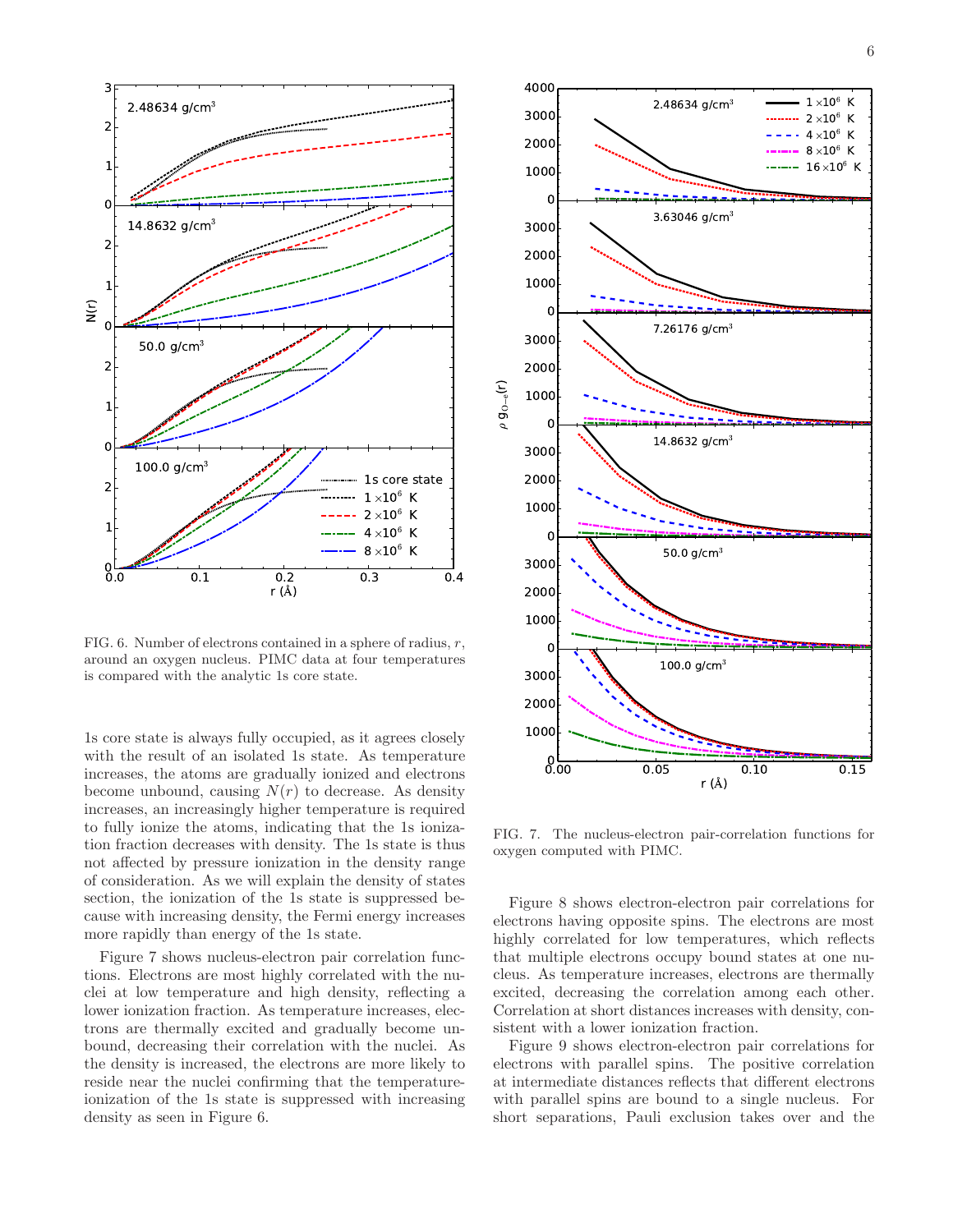

FIG. 8. The electron-electron pair-correlation functions for electrons with opposite spins computed with PIMC.

functions decay to zero. As density increases above 14.865 g cm<sup>−</sup><sup>3</sup> , pressure ionization causes the correlation to approach that of an ideal fluid. We interpret this change as pressure ionization of the second and third electron shells. As temperature increases, electrons become less bound, which also causes the correlation to become more like an ideal fluid.



FIG. 9. The electron-electron pair-correlation functions for electrons with parallel spins computed with PIMC.

#### V. ELECTRONIC DENSITY OF STATES

In this section, we report DFT-MD results for the electronic density of states (DOS) of fluid oxygen as a function of temperature and density in order to gain further insight into the temperature- and pressure-ionization.

In order to closely examine the physics of pressureionization of the 1s and higher states, we computed DOS curves using the all-electron, PAW potential we created for use with the ABINIT code. Figure 10 shows examples of the DOS for oxygen at densities between 2.49 and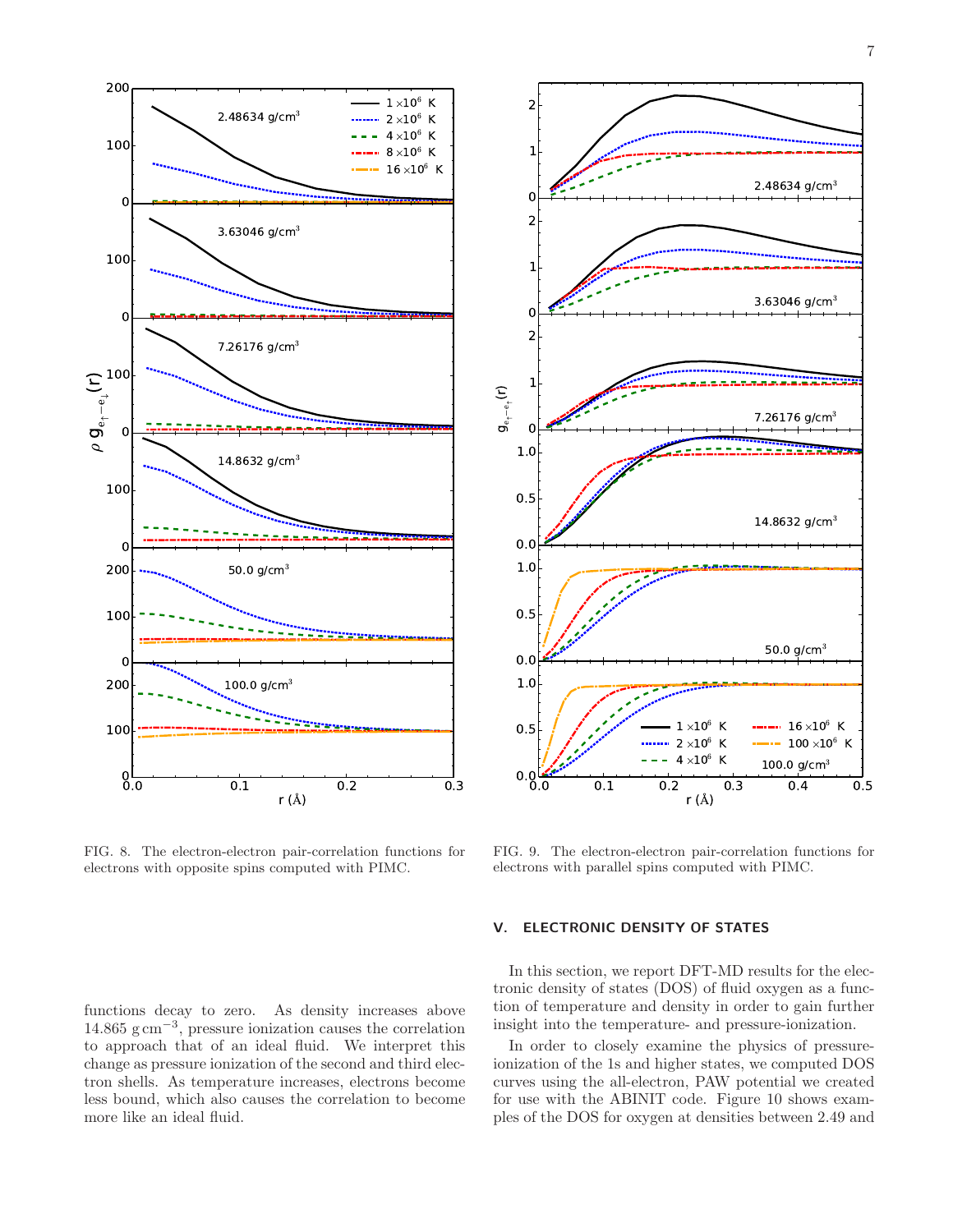100 g cm−<sup>3</sup> at a fixed temperature of 100,000 K. For comparison, we show the result for an isolated oxygen atom. Since we used the all-electron pseudo-potential we can see the bands related to the 1s or K shell. For the isolated atom, we also clearly see the 2s or  $L<sub>I</sub>$  as well as the  $\rm L_{II}$  and  $\rm L_{III}$  states. The locations of the K and  $\rm L_{I}$ shells for the isolated atom are consistent with the binding energies of 19.97 and 1.53 Ha respectively that can be found in the literature<sup>70</sup>.

As density increases, the L sub-shells are shifted towards higher energy, merging together as they shift into the continuum. This effect is referred to as the pressure ionization of oxygen, also described by Massacrier et  $al^{46}$ . As the density increases, the K shell is also shifted to higher energies and broadens significantly. Nevertheless, the K shell remains a well defined state even at 100 g cm−<sup>3</sup> . The Fermi energy is also shifted towards higher energy values as the density increases. We observe that the Fermi energy shifts more than the K-shell energy, and, hence, the energy difference between the 1s states and unoccupied states increases with the density. Therefore, it is more difficult to temperature-ionize the K shell at higher density and no pressure-ionization occurs for the 1s state. This is consistent with the observations we made for the electron-nuclei pair distribution function in Figure 7.

Figure 11 shows the temperature dependence of the DOS at a fixed density of  $7.26176$  g cm<sup>-3</sup>. Results were obtained from VASP by averaging over at least 10 uncorrelated snapshots chosen from a DFT-MD trajectory. Smooth curves were obtained by using a  $4\times4\times4$  k-point grid and applying a Gaussian smearing of 2 eV. The eigenvalues of each snapshot were shifted so that the Fermi energies align at zero, and the integral of the DOS is normalized to 1. The DOS curves show a large peak representing the atomic-like 2s and 2p states, followed by a dip in states, which is then followed by a continuous spectrum of conducting states. The Fermi energy plays the role of the chemical potential in the Fermi-Dirac distribution, which shifts towards more negative values as the temperature is increased. Because we subtract the Fermi energy from the eigenvalues, the peak shifts to higher energies with increasing temperature. The fact that the peaks are embedded into a dense, continuous spectrum of eigenvalues indicates that they are conducting states.

#### VI. SHOCK COMPRESSION

Dynamic shock compression experiments are widely used for measuring equation of state and other physical properties of hot, dense fluids. Commonly, shock experiments determine the Hugoniot, which is the locus of final states that can be obtained from different shock velocities. A few Hugoniot measurements have been made for oxygen in an effort to understand its metallic transition and determine its role in astrophysical processes  $39-41$ .



FIG. 10. Electronic density of states of dense, fluid oxygen using an all-electron, PAW pseudo-potential. The solid lines represent all available states for the isolated atom as well as three other densities at a temperature of  $1 \times 10^5$  K. The curves are normalized such that the occupied DOS integrates to 8. The K,  $L_I$ ,  $L_{II}$  and  $L_{III}$  identify the electronic shells and subshells for the isolated atoms. The open circle on each curve stands for the DOS at the Fermi energy level. The arrows show the energy difference between the K-shell and the Fermi energy for the different densities.



FIG. 11. Total electronic DOS of dense, fluid oxygen at a fixed density of 7.26176  $\text{g cm}^{-3}$  for three temperatures  $(1\times10^5,$  $2.5 \times 10^5$  and  $5 \times 10^5$  K). Each DOS curve has had the relevant Fermi energy for each temperature subtracted from it.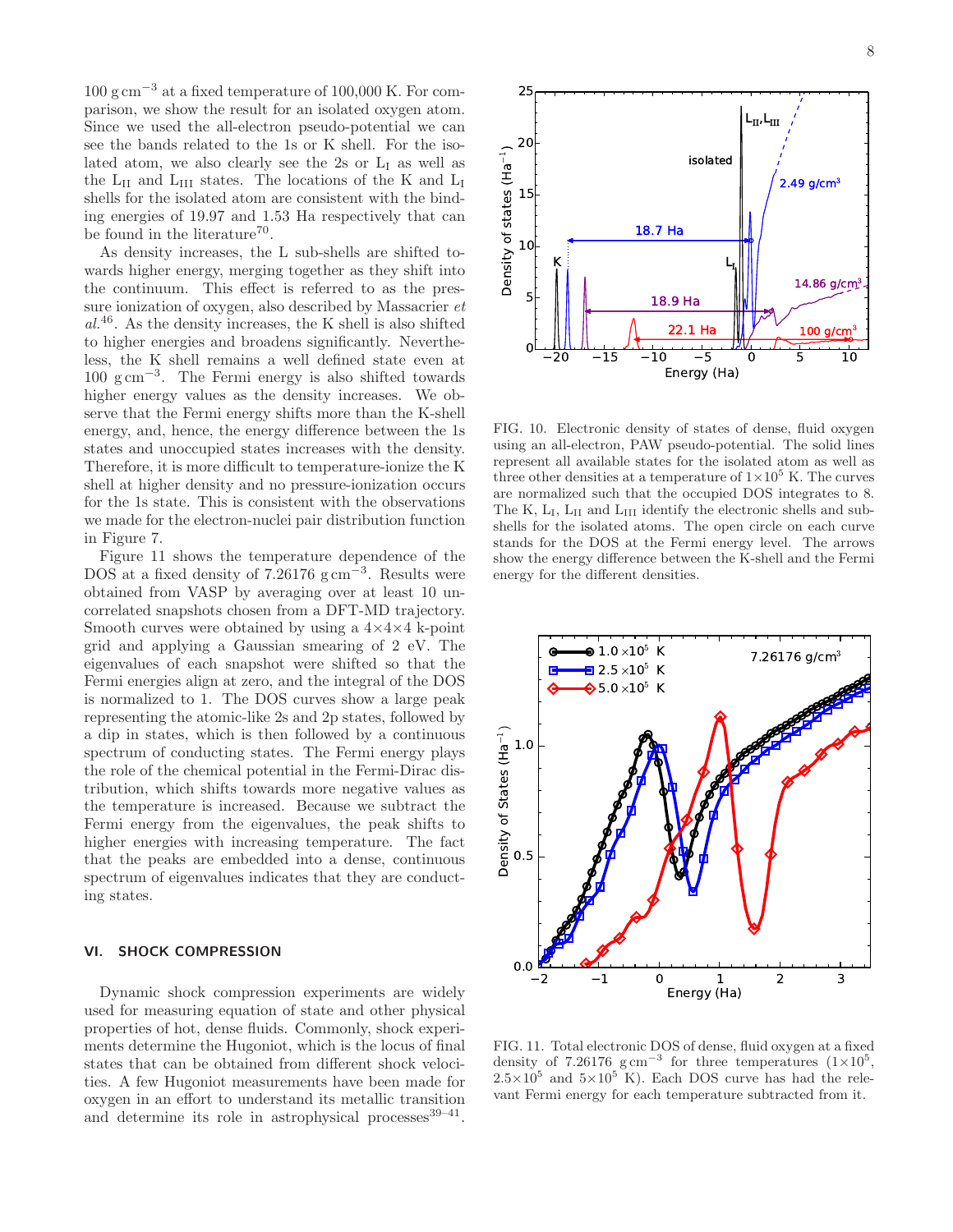

FIG. 12. Shock Hugoniot curves for different initial densities. The label on the curve specifies the ratio of the initial density to that of solid oxygen at 0K, 0.6671 g cm<sup>−</sup><sup>3</sup> . Secondary and Tertiary Hugoniots are also plotted.



FIG. 13. Hugoniot curves for different pre-compression density ratios.

Density functional theory has been validated by experiments as an accurate tool for predicting the shock compression of different materials<sup>45,71</sup>.

In the course of a shock wave experiment, a material whose initial state is characterized by an internal energy, pressure, and volume,  $(E_0, P_0, V_0)$ , which changes to a final state denoted by  $(E, P, V)$  while conserving mass, momentum, and energy. This leads to the RankineHugoniot relation<sup>72</sup>,

$$
H = (E - E_0) + \frac{1}{2}(P + P_0)(V - V_0) = 0.
$$
 (1)

Here, we compute the Hugoniot for oxygen from the first-principles EOS data we showed in Table I. For the initial state of the principal Hugoniot curve, we computed the energy of an oxygen molecule at  $P_0 = 0$ ,  $E_0$  $= -150.247327$  Ha/O<sub>2</sub>, and chose V<sub>0</sub> = 318.612 Å<sup>3</sup>. We chose a density of  $0.6671$  g cm<sup>-3</sup> for solid oxygen in the cubic,  $\gamma$  phase. The resulting Hugoniot curve has been plotted in  $T-P$  and  $P-\rho$  spaces in Figs. 1 and 12, respectively.

Samples in shock wave experiments may be precompressed inside of a diamond anvil cell in order to reach much higher final densities than possible with a sample at ambient conditions. This technique allows shock wave experiments to probe density-temperature consistent with planetary and stellar interiors<sup>73</sup>. Therefore, we repeat our Hugoniot calculation starting with initial densities ranging from a 1 to a 25-fold increase of the ambient density. Figure 12 shows the resulting family of Hugoniot curves. While starting from the ambient density leads to a maximum shock density of 3.5 g cm<sup>−</sup><sup>3</sup> , a 25-fold pre-compression yields a much higher maximum shock density of  $71~{\rm g\,cm}^{-3}$ , as expected. However, such extreme densities can be reached more easily with triple shock experiments as our example in Figure 12 illustrates.

Figure 13 shows the temperature dependence of the precompression density ratio for the five representative Hugoniot curves in Figure 12. In the high-temperature limit, all curves converge to a compression ratio of 4, which is the value of a nonrelativistic ideal gas. We also include of the Hugoniot curve computed with the relativistic, fully-ionized Chabrier-Potekhin model, which shows the relativistic correction in the high-temperature limit. In general, the shock compression is determined by the excitation of internal degrees of freedom, which increases the compression, and interaction effects, which decrease the compression<sup>74</sup>. Consistent with our results for hydrogen, helium<sup>47</sup>, and neon<sup>50</sup> we find that an increase in the initial density leads to a slight reduction in the shock compression (Figure 13) because particles interact more strongly at higher density.

The shock-compression ratio also exhibits two maxima as a function of temperature, which can be attributed to the ionization of electrons in the first and second shell. On the principal Hugoniot curve, the first maximum of  $\rho/\rho_0=4.77$  occurs at temperature of  $3.59 \times 10^5$  K (30.94) eV), which is above the first ionization energy of the oxygen atom, 13.61 eV, but less than the second ionization energy, 35.12 eV. A second compression maximum of  $\rho/\rho_0=5.10$  is found for a temperature of  $2.87\times10^6$  K (247.32 eV), which can be attributed to the ionization of the 1s core states of the oxygen ions. The 1s ionization energy is 871.41 eV. This is consistent with the ionization process we observe in Figure 6, where charge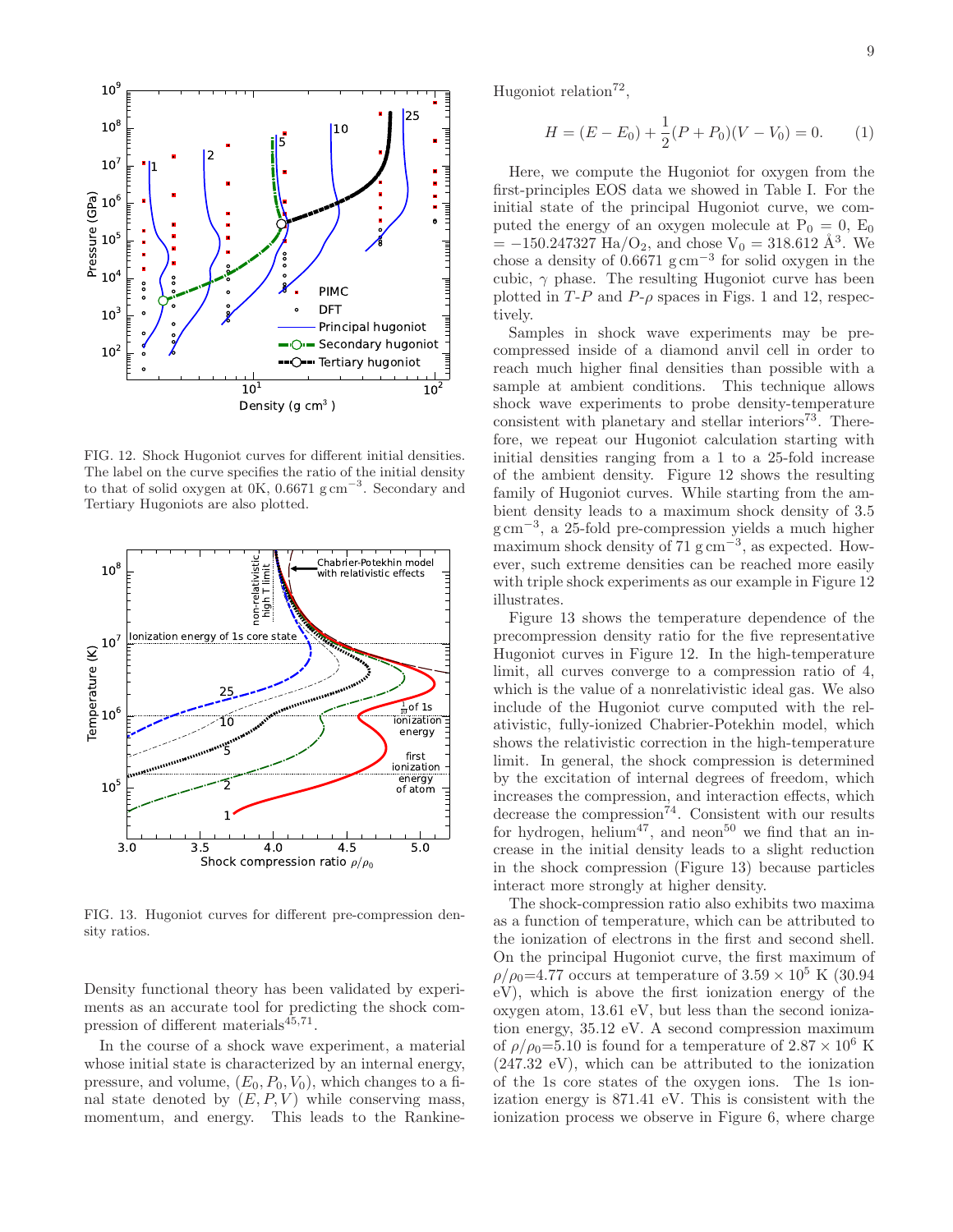density around the nuclei is reduced over the range of  $2-8 \times 10^6$  K. Since DFT-MD simulations, which use pseudopotentials to replace core electrons, cannot access physics about core ionization, PIMC is a necessary tool to determine the maximum compression along the principle Hugoniot curve.

## VII. CONCLUSIONS

In this work, we have combined PIMC with DFT-MD to construct a coherent EOS for oxygen over wide range of densities and temperatures that includes warm dense matter and plasmas in stars and stellar remnants. The two methods validate each other in temperature range of  $2.5\times10^{5}$ -1×10<sup>6</sup> K, where both yield consistent results. We compared our equation of state at high temperature with the analytic models of Chabrier-Potekhin and Debye-Hückel. The deviations that we identified underline the importance for new methods like PIMC to be developed for the study of warm dense matter. Nuclear and electronic pair-correlations reveal a temperature- and pressure-driven ionization process, where temperatureionization of the 1s state is suppressed while other states are efficiently ionized as density increases up to 100 g cm<sup>−</sup><sup>3</sup> . Changes in the density of states confirms the temperature- and pressure-ionization behavior observed in the pair-correlation data. Lastly, we find the ionization imprints a signature on the shock Hugoniot curves and that PIMC simulations are necessary to determine the state of the highest shock compression. Our and Hugoniot and equation of state will help to build more accurate models for stars and stellar remnants.

### ACKNOWLEDGMENTS

We are grateful to Alexander Potekhin for helpful discussions about the fully ionized EOS. We are also grateful to Cyril Georgy for sharing his data and knowledge of massive star evolution. This research is supported by the U. S. Department of Energy, grant DE-SC0010517. Computational support was provided by NERSC, NASA, and the Janus supercomputer, which is supported by the National Science Foundation (Grant No. CNS-0821794), the University of Colorado, and the National Center for Atmospheric Research.

- <sup>1</sup>Y. A. Freiman and H. J. Jodl, Phys. Rep.  $401$ , 1 (2004).
- <sup>2</sup>M. Santoro, E. Gregoryanz, H. k. Mao, and R. J. Hemley, Phys. Rev. Lett. 93, 265701 (2004).
- $^3$  L. F. Lundegaard and G. Weck and M. I. McMahon and S. Desgreniers and P. Loubeyre, Nature 443, 201 (2006).
- <sup>4</sup>A. F. Goncharov, N. Subramanian, T. R. Ravindran, M. Somayazulu, V. B. Prakapenka, and R. J. Hemley, J. Chem. Phys. 135, 084512 (2011).
- $^{5}\mathrm{Y.}$  Ma, A. R. Oganov, and C. W. Glass, Phys. Rev. B  $\bf{76}, 064101$ (2007).
- <sup>6</sup>J. Sun, M. Martinez-Canales, D. D. Klug, C. J. Pickard, and R. J. Needs, Phys. Rev. Lett. 108, 045503 (2012).
- <sup>7</sup>S. Desgreniers, Y. K. vohra, and A. L. Ruoff, J. Phys. Chem.
- 94, 1117 (1990).  ${}^{8}{\rm Y.}$  Akahama and H. Kawamura and D. Häusermann and M. Hanfland and O. Shimomura, Phys. Rev. Lett. 74, 4690 (1995).
- <sup>9</sup>S. Serra, G. Chiarotti, S. Scandolo, and E. Tosatti, Phys. Rev.
- Lett. 80, 5160 (1998).
- $10B$ . Militzer and R. J. Hemley, Nature 443, 150 (2006).
- $^{11}{\rm K}.$  Shimizu, K. Suhara, M. Ikumo, M. I. Eremets, and K. Amaya, Nature 393, 767 (1998).
- $^{12}$  J. B. Neaton and N. W. Ashcroft, Phys. Rev. Lett.  $88, 205503$ (2002).
- <sup>13</sup>S. Klotz, T. Strassle, A. L. Cornelius, J. Philippe, and T. Hansen, Phys. Rev. Lett. 104, 115501 (2010).
- <sup>14</sup>J. N. Bahcall and M. H. Pinsonneault, Phys. Rev. Lett. 92, 121301 (2004).
- <sup>15</sup>Private communication: courtesy of Cyril Georgy, University of Keele (United Kingdom).
- <sup>16</sup>G. Fontaine and H. M. V. Horn, Astrophys. J. Suppl. S. 31, 467 (1976).
- ${}^{17}G$ . Fontaine, H. C. J. Graboske, and H. M. V. Horn, Astrophys. J. Suppl. S. 35, 293 (1977).
- <sup>18</sup>B. Hansen, Phys. Rep. 399, 1 (2004).
- <sup>19</sup>A. Burrows, W. B. Hubbard, J. I. Lunine, and J. Liebert, Rev. Mod. Phys. 73, 719 (2001).
- <sup>20</sup>W. B. Hubbard, A. Burrows, and J. I. Lunine, Annu. Rev. Astron. Astr. 40, 103 (2002).
- <sup>21</sup>T. Guillot, Annu. Rev. Earth Pl. Sc. 33, 493 (2005).
- $22$ H. F. Wilson and B. Militzer, Astrophys. J. 745, 54 (2012).
- <sup>23</sup>S. Zhang, H. F. Wilson, K. P. Driver, and B. Militzer, Phys. Rev. B 87, 024112 (2013).
- $24$ C. Hansen and S. Kawaler, *Stellar Interiors: Physical Principles*, Structure, and Evolution, Astronomy and astrophysics library, Vol. 1 (Springer-Verlag New York, 1994).
- <sup>25</sup>J. J. Fortney, The Astrophys. J. Lett. 747, L27 (2012).
- $^{26}$ K. Lodders and J. B. Fegley, Icarus 155, 393 (2002).
- <sup>27</sup>M. Zoccali, A. Lecureur, B. Barbuy, V. Hill, A. Renzini, D. Minniti, Y. Momany, A. Gmez, and S. Ortolani, Astron. Astrophys. 457, L1 (2006).
- <sup>28</sup>M. H. Wong, J. I. Lunine, S. K. Atreya, T. Johnson, P. R. Mahaffy, T. C. Owen, and T. Ecnrenaz, Rev. Mineral. Geochem. 68, 219 (2008).
- <sup>29</sup>C. Needham, Blast Waves, Shock Wave and High Pressure Phenomena (Springer Berlin Heidelberg, 2010).
- <sup>30</sup>G. Wallerstein, I. Iben, P. Parker, A. Boesgaard, G. Hale, A. Champagne, C. Barnes, F. Käppeler, V. Smith, R. Hoffman, F. Timmes, C. Sneden, R. Boyd, B. Meyer, and D. Lambert, Rev. Mod. Phys. 69, 995 (1997).
- <sup>31</sup>E. M. Burbidge, G. R. Burbidge, W. a. Fowler, and F. Hoyle, Rev. Mod. Phys. 29, 547 (1957).
- <sup>32</sup>M. Schmidt, Astrophys. J. 129, 243 (1959).
- <sup>33</sup>G. Fontaine, P. Brassard, and P. Bergeron, Publ. Astonomical Soc. Pacific 113, 409 (2001).
- $^{34} \rm{G.}$  Chabrier, P. Brassard, G. Fontaine, and D. Saumon, Astrophys. J. 543, 216 (2000).
- <sup>35</sup>K. Lodders, Astrophys. J. 591, 1220 (2003).
- <sup>36</sup>N. Itoh, K. Kojo, and M. Nakagawa, Astrophys. J. Suppl. S. 74, 291 (1990).
- <sup>37</sup>M. Bastea, A. C. Mitchell, and W. J. Nellis, Phys. Rev. Lett. 86, 3108 (2001).
- <sup>38</sup>B. Militzer, F. Gygi, and G. Galli, Phys. Rev. Lett. 91, 265503 (2003).
- $39\,\text{W}$ . J. Nellis and A. C. Mitchell, J. Chem. Phys. **73**, 6137 (1980).
- <sup>40</sup>D. C. Hamilton, W. J. Nellis, A. Mitchell, F. H. Ree, and M. van Thiel, J. Chem. Phys. 88, 5042 (1988).
- <sup>41</sup>E. D. Chisolm, S. D. Crockett, and M. S. Shaw, AIP Conf. Proc. 1195, 556 (2009).
- <sup>42</sup>M. Ross and F. H. Ree, J. Chem. Phys. 73, 6146 (1980).
- <sup>43</sup>G. I. Kerley and A. C. Awitendick, Shock Waves in Condensed Matter, edited by Y. M. Gupta (Plenum, New York, 1986).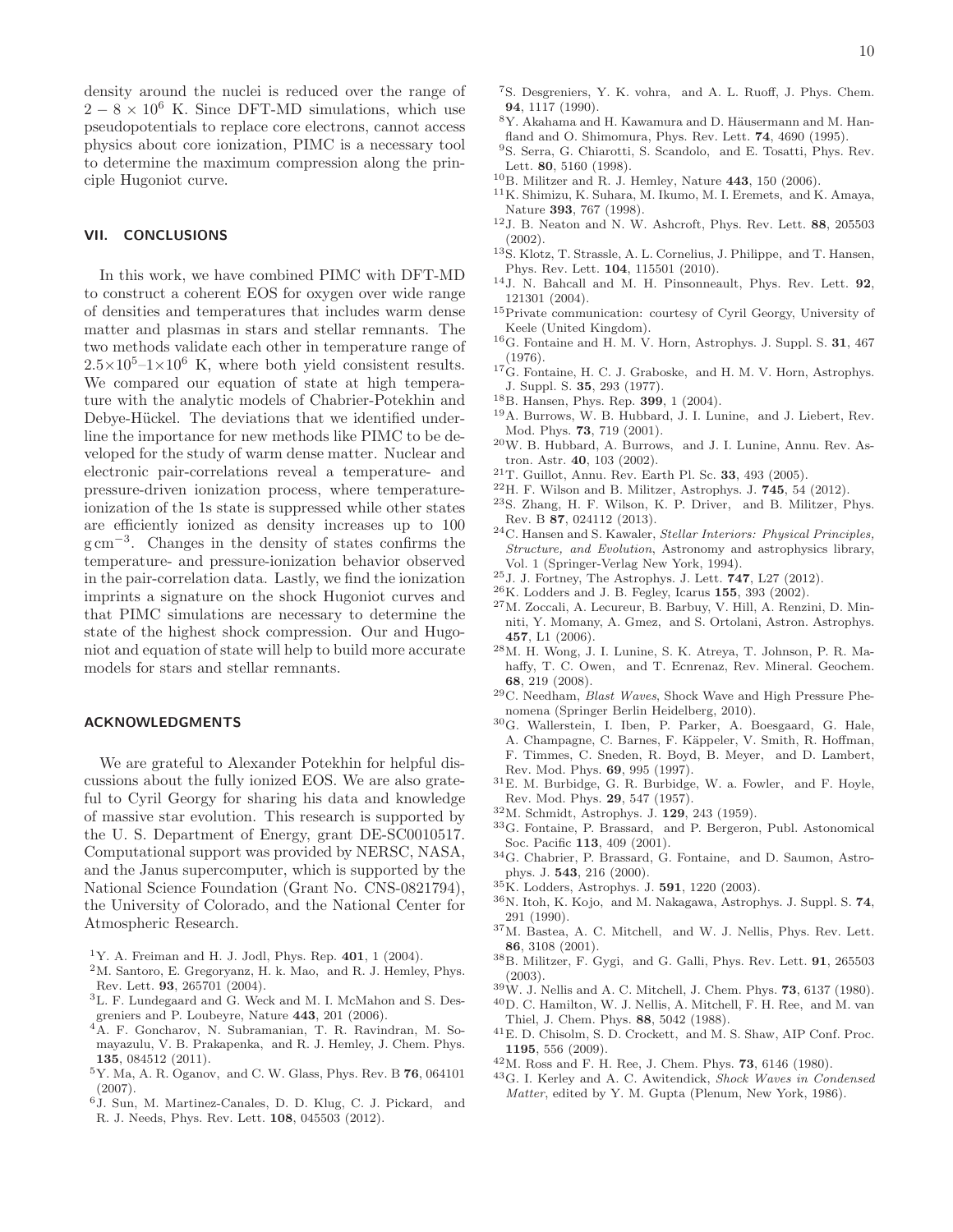- <sup>44</sup>Q. F. Chen, L. C. Cai, Y. Zhang, and Y. J. Gu, J. Chem. Phys. 128, 104512 (2008).
- <sup>45</sup>C. Wang and P. Zhang, J. Chem. Phys. 132, 154307 (2010).
- <sup>46</sup>G. Massacrier, A. Y. Potekhin, and G. Chabrier, Phys. Rev. E - Stat. Nonlinear, Soft Matter Phys. 84, 1 (2011).
- <sup>47</sup>B. Militzer, Phys. Rev. B 79, 155105 (2009).
- <sup>48</sup>K. P. Driver and B. Militzer, Phys. Rev. Lett. 108, 115502 (2012).
- <sup>49</sup>L. X. Benedict, K. P. Driver, S. Hamel, B. Militzer, T. Qi, A. A.
- Correa, and E. Schwegler, Phys. Rev. B 89, 224109 (2014).
- $50$ K. P. Driver and B. Militzer, Phys. Rev. B  $91$ , 045103 (2015).
- <sup>51</sup>D. M. Ceperley, Rev. Mod. Phys. 67, 279 (1995).  $52M$ . Koenig et al., Plasma Phys. Contr. F. 47 (2005).
- <sup>53</sup>E. L. Pollock, Comput. Phys. Commun. 52, 49 (1988).
- <sup>54</sup>D. M. Ceperley, J. Stat. Phys. 63, 1237 (1991).
- <sup>55</sup>B. Militzer and D. M. Ceperley, Phys. Rev. E 63, 066404 (2001).
- <sup>56</sup>D. Marx and J. Hutter, Modern methods and algorithms of quantum chemistry 1, 301 (2000).
- <sup>57</sup>E. W. Brown, B. K. Clark, J. L. DuBois, and D. M. Ceperley, Phys. Rev. Lett. 110, 146405 (2013).
- <sup>58</sup>D. N. Mermin, Phys. Rev. 137, A1441 (1965).
- $59F.$  Lambert and J. Clérouin and S. Mazevet, Europhys. Lett. 75, 681 (2006).
- $60G$ . Kresse and J. Furthmüller, Phys. Rev. B 54, 11169 (1996).
- ${}^{61}P$ . E. Blöchl, Phys. Rev. B 50, 17953 (1994).
- <sup>62</sup>J. P. Perdew, K. Burke, and M. Ernzerhof, Phys. Rev. Lett. 77, 3865 (1996).
- <sup>63</sup>X. Gonze, B. Amadon, P. M. Anglade, J. M. Beuken, F. Bottin, P. Boulanger, F. Bruneval, D. Caliste, R. Caracas, M. Côté, T. Deutsch, L. Genovese, P. Ghosez, M. Giantomassi, S. Goedecker, D. R. Hamann, P. Hermet, F. Jollet, G. Jomard, S. Leroux, M. Mancini, S. Mazevet, M. J. T. Oliveira, G. Onida, Y. Pouillon, T. Rangel, G. M. Rignanese, D. Sangalli, R. Shaltaf, M. Torrent, M. J. Verstraete, G. Zerah, and J. W. Zwanziger, Comput. Phys. Commun. 180, 2582 (2009).
- <sup>64</sup>N. A. W. Holzwarth, A. R. Tackett, and G. E. Matthews, Comput. Phys. Commun. 135, 329 (2001).
- <sup>65</sup>http://elk.sourceforge.net/.
- <sup>66</sup>G. Chabrier and A. Y. Potekhin, Phys. Rev. E 58, 4941 (1998).
- $67$  P. Debye and E. Huckel, Phys. Z.  $\bf 24,$   $185$  (1923).
- <sup>68</sup>http://opium.sourceforge.net.
- <sup>69</sup>B. Militzer, J. Phys. A: Math. Theor. 42, 214001 (2009).
- <sup>70</sup>M. Cardona and L. Ley, eds., Photoemission in Solids I: General Principles (Springer-Verlag, Berlin, 1978).
- <sup>71</sup>S. Root, R. J. Magyar, J. H. Carpenter, D. L. Hanson, and T. R. Mattsson, Phys. Rev. Lett. 105, 085501 (2010).
- <sup>72</sup>Y. B. Zeldovich and Y. P. Raizer, Elements of Gasdynamics and the Classical Theory of Shock Waves (Academic Press, New York, 1968).
- <sup>73</sup>B. Militzer and W. B. Hubbard, AIP Conf. Proc. 955, 1395 (2007).
- <sup>74</sup>B. Militzer, Phys. Rev. Lett. 97, 175501 (2006).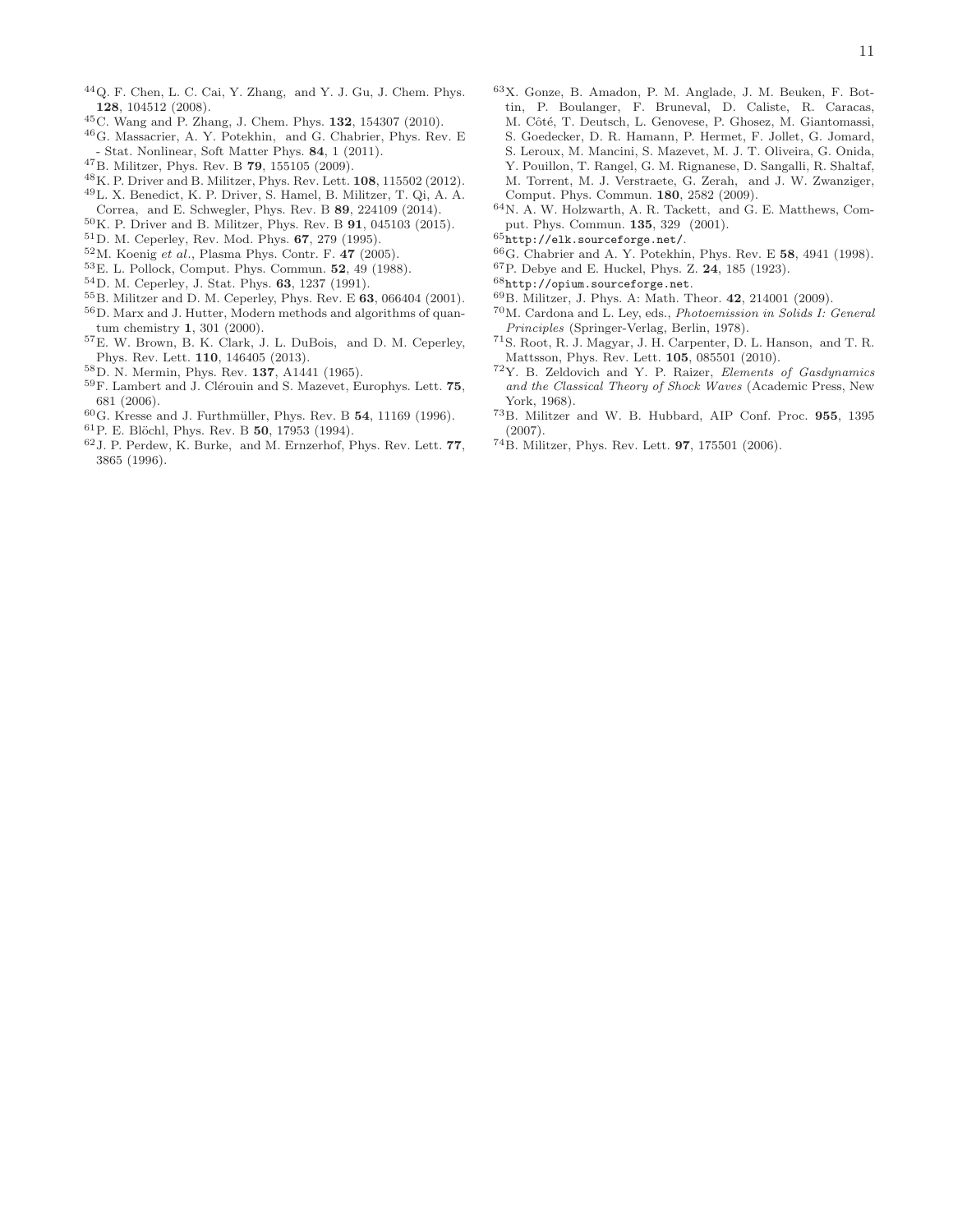TABLE I. EOS table of oxygen pressures and internal energies at density-temperature conditions simulated in this work. The numbers in parentheses indicate the statistical uncertainties of the DFT-MD and PIMC simulations.  $\overline{\phantom{a}}$ 

| $\rho~(\rm g\,cm^{-3})$        | T(K)             | P(GPa)         | E(Ha/atom)                 |
|--------------------------------|------------------|----------------|----------------------------|
| $2.48634^a$                    | 1034730000       | 12031695(879)  | 44227(3)                   |
| $2.48634^a$                    | 99497670         | 1155684(608)   | 4242(2)                    |
| $2.48634^a$                    | 16167700         | 185881(73)     | 674.57(29)                 |
| $2.48634^a$                    | 8083850          | 91166(21)      | 323.90(9)                  |
| $2.48634^a$                    | 4041920          | 43037(12)      | 138.71(6)                  |
| $2.48634^a$                    | 2020960          | 17999(15)      | 16.06(7)                   |
| $2.48634^a$                    | 998004           | 7336(9)        | $-41.43(4)$                |
| $2.48634^a$                    | 748503           | 5118(11)       | $-50.66(4)$                |
| $2.48634^a$                    | 500000           | 3044(11)       | $-59.30(4)$                |
| $2.48634^a$                    | 250000           | 1189(12)       | $-66.94(5)$                |
| $2.48634^{b}$                  | 1000000          | 7339(6)        | $-42.41(2)$                |
| $2.48634^{b}$                  | 750000           | 5119(5)        | $-51.84(18)$               |
| $2.48634^{b}$                  | 500000           | 3049(5)        | $-60.58(3)$                |
| $2.48634^{b}$                  | 250000           | 1183(3)        | $-69.293(3)$               |
| $2.48634^{b}$                  | 100000           | 341(1)         | $-73.635(1)$               |
| $2.48634^{b}$                  | 50000            | 161(1)         | $-74.571(1)$               |
| $2.48634^{b}$                  | 30000            | 97(1)          | $-74.811(1)$               |
| $2.48634^{b}$                  | 10000            | 38(1)          | $-75.015(1)$               |
| $3.63046^a$                    | 1034730000       | 17566926(1904) | 44223(5)                   |
| $3.63046^a$                    | 99497670         | 1685108(750)   | 4235(2)                    |
| $3.63046^a$                    | 16167700         | 269993(107)    | 669.34(28)                 |
| $3.63046^a$                    | 8083850          | 132427(35)     | 320.24(11)                 |
| $3.63046^a$                    | 4041920          | 61955(18)      | 132.56(6)                  |
| $3.63046^a$                    | 2020960          | 25689(28)      | 10.67(8)                   |
| $3.63046^a$                    | 998004           | 10569(14)      | $-42.93(4)$                |
| $3.63046^a$                    | 748503           | 7433(14)       | $-51.81(4)$                |
| $3.63046^a$                    | 500000           | 4414(15)       | $-60.15(4)$                |
| $3.63046^{b}$                  | 1000000          | 10507(14)      | $-44.13(2)$                |
| $3.63046^{b}$                  | 750000           | 7443(8)        | $-52.79(5)$                |
| $3.63046^{b}$                  | 500000           | 4483(5)        | $-61.412(6)$               |
| $3.63046^{b}$                  | 250000           | 1831(3)        | $-69.658(2)$               |
| $3.63046^{b}$                  | 100000           | 605(2)         | $-73.686(2)$               |
| $3.63046^{b}$                  | 50000            | 305(1)1        | $-74.565(1)$               |
| $3.63046^{b}$                  | 30000            | 202(2)         | $-74.797(1)$               |
| $3.63046^{b}$                  | 10000            | 104(1)         | $-74.992(1)$               |
| $7.26176^a$                    | 1034730000       | 35142831(2985) | 44227(4)                   |
| $7.26176^a$                    | 99497670         | 3374099(1777)  | 4237(2)                    |
| $7.26176^a$                    | 16167700         | 538875(196)    | 664.43(26)                 |
| $7.26176^a$                    | 8083850          | 261808(75)     | 311.36(11)                 |
| $7.26176^a$                    | 4041920          | 120041(34)     | 119.03(5)                  |
| $7.26176^a$                    | 2020960          | 49637(51)      | 1.74(7)                    |
| $7.26176^a$                    | 998004           | 20964(31)      | $-45.54(4)$                |
| $7.26176^a$                    | 748503           | 15122(42)      | $-53.17(5)$                |
| $7.26176^a$                    | 500000<br>250000 | 9262(24)       | $-61.27(3)$<br>$-67.78(5)$ |
| $7.26176^a$                    |                  | 4405(44)       |                            |
| $7.26176^b$<br>$7.26176^b$     | 1000000          | 21066(20)      | $-46.49(4)$                |
|                                | 750000           | 15232(17)      | $-54.50(2)$                |
| $7.26176^{b}$<br>$7.26176^{b}$ | 500000           | 9415(10)       | $-62.659(8)$               |
| $7.26176^{b}$                  | 250000           | 4271(6)        | $-70.096(3)$               |
| $7.26176^{b}$                  | 100000           | 1832(6)        | $-73.612(4)$               |
|                                | 50000            | 1209(4)        | $-74.382(2)$               |
| $7.26176^{b}$                  | 30000            | 986(5)         | $-74.606(2)$               |
| $7.26176^{b}$                  | 10000            | 749(1)         | $-74.813(1)$               |